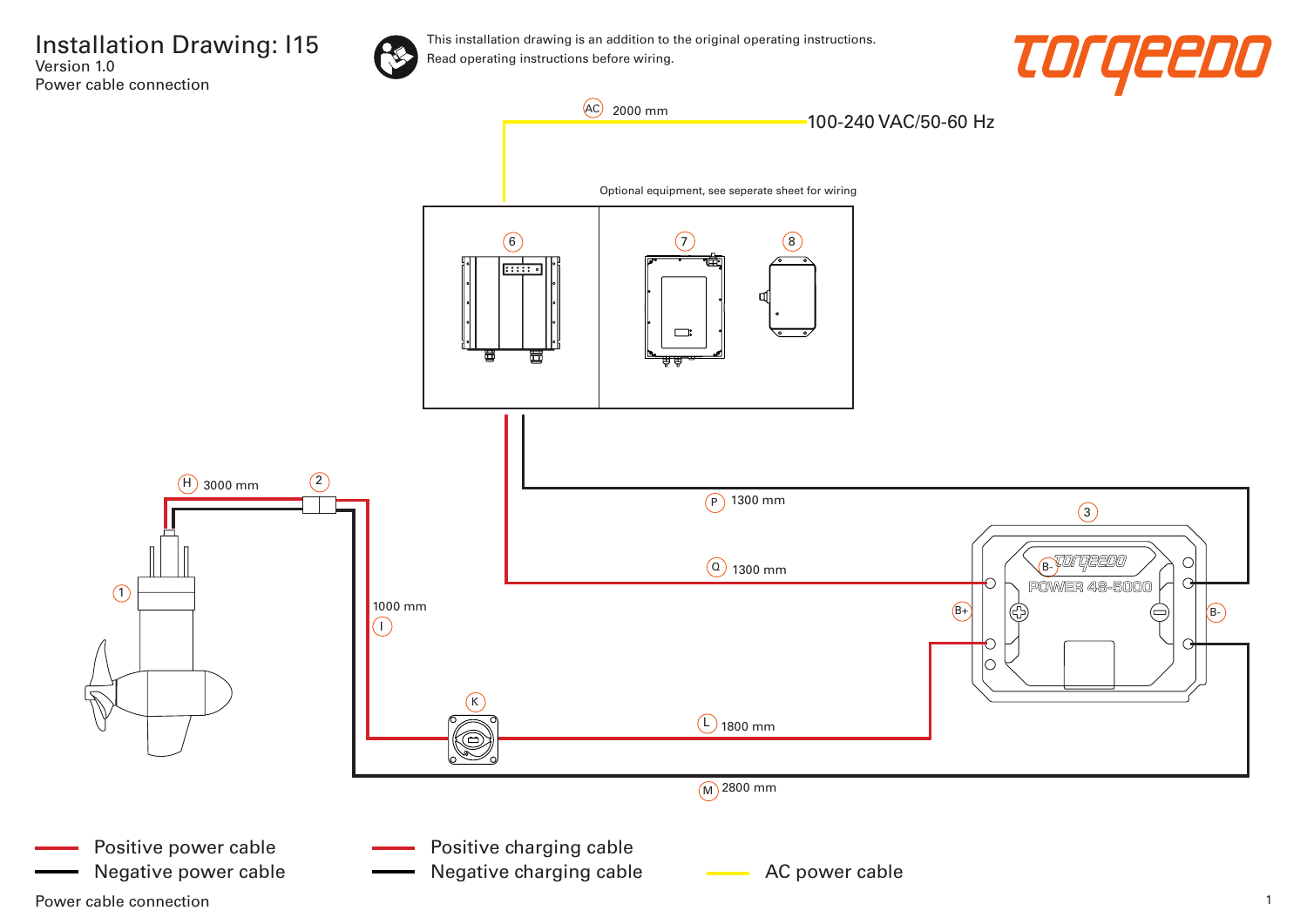Installation Drawing: I15 Version 1.0 System ground connection



This installation drawing is an addition to the original operating instructions. Read operating instructions before wiring.





Use for boats with common point for grounding



System ground connection 2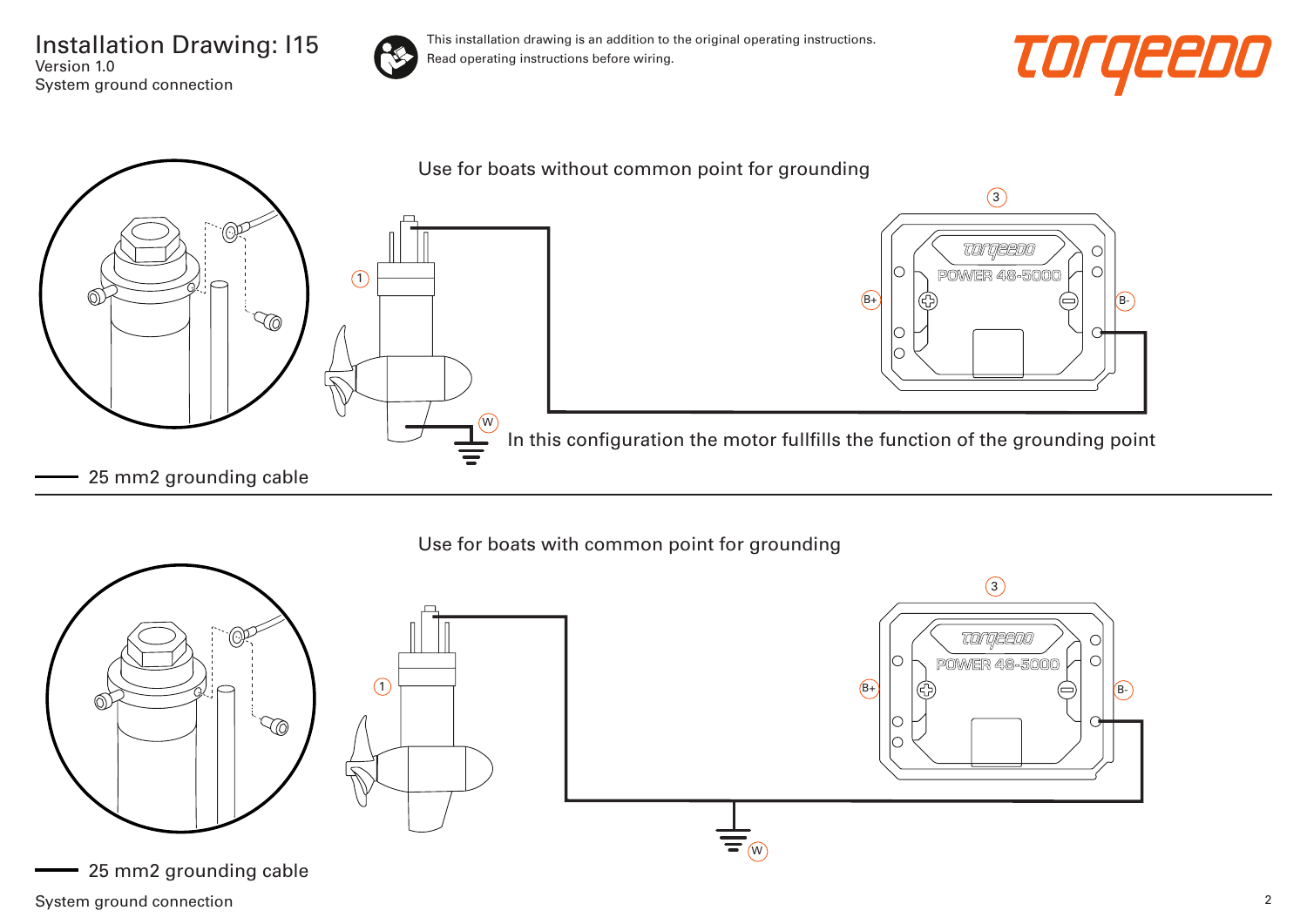Installation Drawing: I15 Version 1.0 System ground connection



This installation drawing is an addition to the original operating instructions. Read operating instructions before wiring.





In case the charger is permanently installed in the boat, the charger housing or its AC PE and battery minus pole must be connected to the common grounding point. The AC connection requires specialist knowledge and may only be carried out by qualified personnel. If necessary, have the planning and installation carried out by a specialist.

**NOTE!** To charge the batteries in the boat, a land connection in the boat with galvanic isolator or isolation transformer is required according to applicable national requirements (e.g. DIN EN ISO 13297, ABYC E-11).

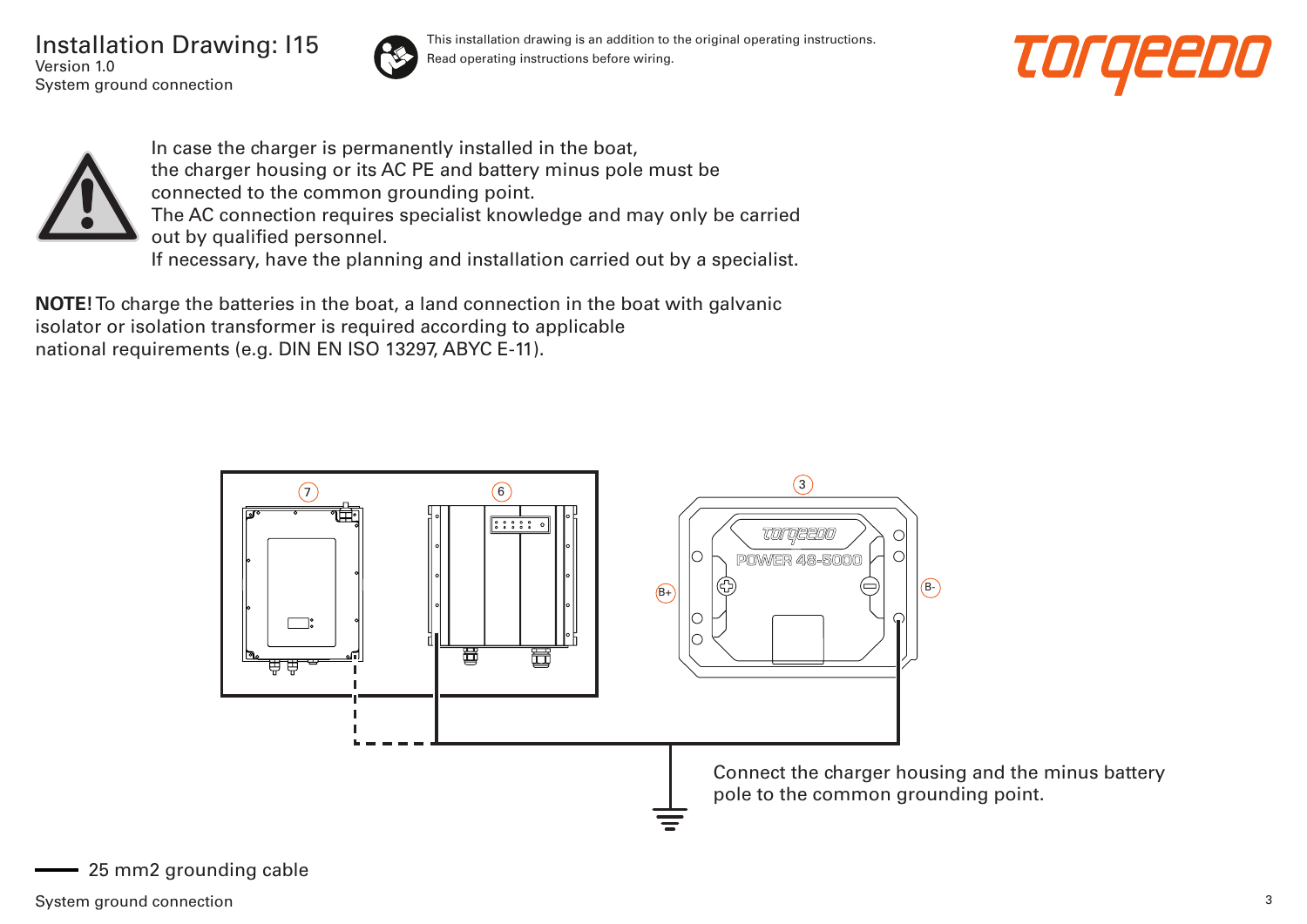Installation Drawing: I15 Version 1.0 Data cable connection



This installation drawing is an addition to the original operating instructions. Read operating instructions before wiring.



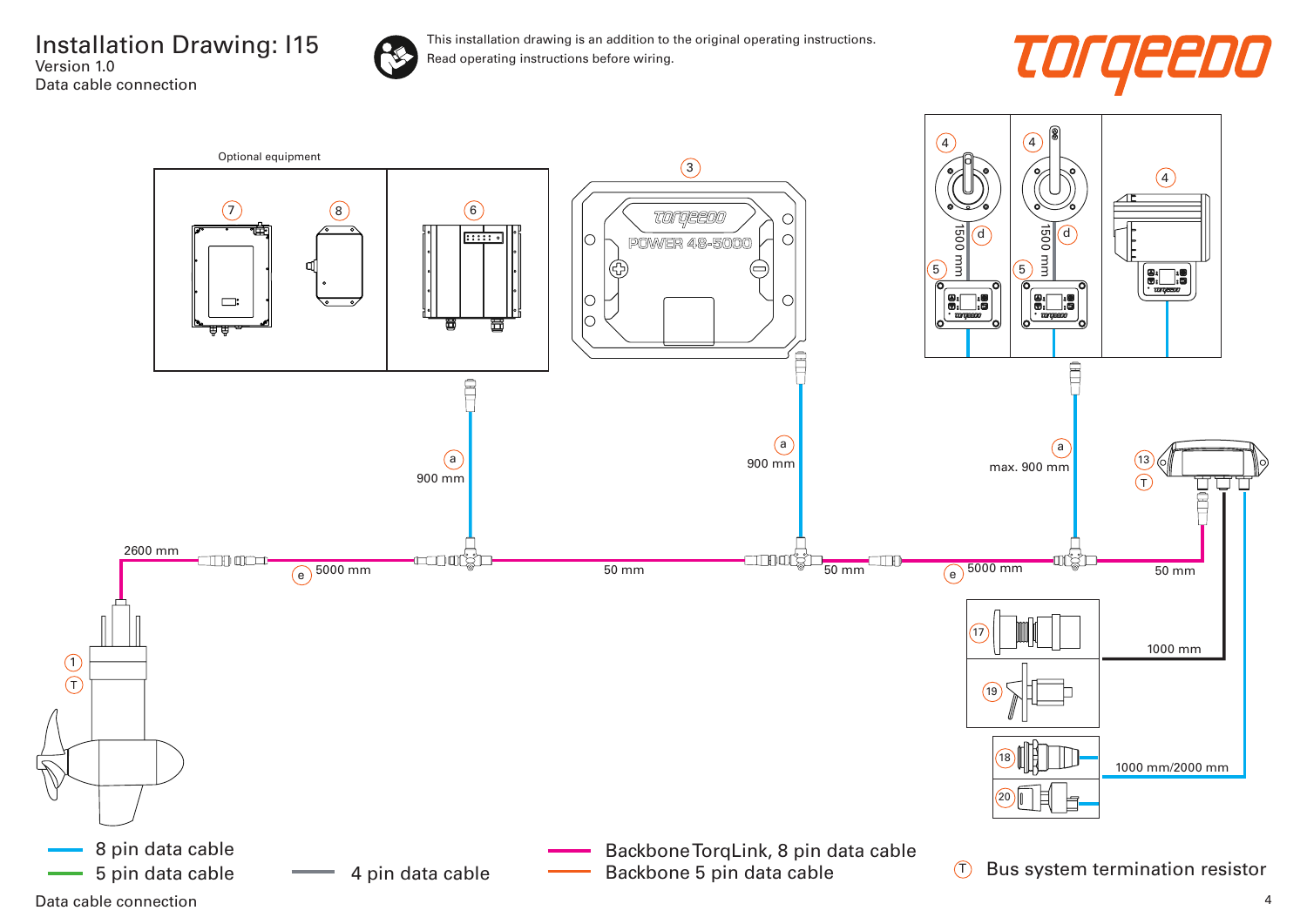## Installation Drawing: I15 Version 1.0 Bill of material/Legend/Information



This installation drawing is an addition to the original operating instructions. Read operating instructions before wiring.



| Pos.                 | Item number | Name                                             | Remarks                                   |
|----------------------|-------------|--------------------------------------------------|-------------------------------------------|
| $\mathbf{1}$         | 1269-00     | Cruise 6.0 FP TorqLink                           |                                           |
| H, I, K,<br>L, M     |             | Cable set with battery switch                    | See picture for cable length              |
| $\overline{2}$       |             | Power connector                                  | max. 175 A                                |
| b                    |             | Backbone TorgLink cable 8-pin                    | 5000 mm                                   |
|                      |             |                                                  |                                           |
| 3                    | 2104-00     | Power 48-5000                                    | Select TorgLink-Battery in throttle menu! |
| a                    |             | T-Cable 8-pin                                    | 900 mm/50 mm,<br>Do not extend!           |
| not illus-<br>trated |             | + Battery pole adapter<br>- Battery pole adapter | Not needed for your configuration         |
|                      |             |                                                  |                                           |
| W                    |             | System ground                                    | min. 25 mm2, not included                 |
|                      |             |                                                  |                                           |
| $\overline{4}$       | 1949-00     | <b>Throttle Sidemount Sail</b>                   |                                           |
| 5                    |             | <b>Throttle Display</b>                          |                                           |
| 22                   | 000-00858   | Gateway                                          |                                           |
| U                    |             | Gateway Power cable                              | 1700 mm                                   |
| $\mathsf{b}$         |             | Backbone TorgLink cable 8-pin                    | 5000 mm                                   |
| d                    |             | Data cable 4-pin                                 | 1500 mm                                   |
| 17                   |             | Emergency switch with cable                      | 1000 mm                                   |
| 18                   |             | On/Off switch with cable                         | 2000 mm                                   |
| 13                   | 000-00876   | <b>TorgLink Terminator</b>                       | Bus termination resistor                  |
| a                    |             | T-Cable 8-pin                                    | 900 mm/50 mm,<br>Do not extend!           |
|                      |             |                                                  |                                           |
| $\overline{4}$       | 1950-00     | <b>Throttle Sidemount</b>                        |                                           |
| 5                    |             | <b>Throttle Display</b>                          |                                           |
| 22                   | 000-00858   | Gateway                                          |                                           |
| U                    |             | <b>Gateway Power cable</b>                       | 1700 mm                                   |
| $\mathbf b$          |             | Backbone TorqLink cable 8-pin                    | 5000 mm                                   |
| d                    |             | Data cable 4-pin                                 | 1500 mm                                   |
| 19                   |             | Kill switch with cable                           | 1000 mm                                   |
| 20                   |             | Key switch                                       |                                           |
| g                    |             | Cable for key switch<br>6-Pin to 8-pin           | 1000 mm                                   |
| 13                   | 000-00876   | <b>TorgLink Terminator</b>                       | <b>Bus termination resistor</b>           |

| Pos.           | Item number | Name                                   | Remarks                                                                                                                 |
|----------------|-------------|----------------------------------------|-------------------------------------------------------------------------------------------------------------------------|
| a              |             | T-Cable 8-pin                          | 900 mm/50 mm,<br>Do not extend!                                                                                         |
|                |             |                                        |                                                                                                                         |
| $\overline{4}$ | 1951-00     | <b>ThrottleTopmount</b>                |                                                                                                                         |
| 22             | 000-00858   | Gateway                                |                                                                                                                         |
| U              |             | Gateway Power cable                    | 1700 mm                                                                                                                 |
| $\mathsf{b}$   |             | Backbone TorqLink cable 8-pin          | 5000 mm                                                                                                                 |
| 17             |             | Emergency switch with cable            | 1000 mm                                                                                                                 |
| 20             |             | Key switch                             |                                                                                                                         |
| $\mathbf{g}$   |             | Cable for key switch<br>6-Pin to 8-pin | 1000 mm                                                                                                                 |
| 13             | 000-00876   | TorgLinkTerminator                     | Bus termination resistor                                                                                                |
| a              |             | T-Cable 8-pin                          | 900 mm/50 mm,<br>Do not extend!                                                                                         |
|                |             |                                        |                                                                                                                         |
| 6              | 2213-00     | Charger Power 48                       | 650 W, for AC charging while running use Fast<br>charger Power 48 2212-00;<br>Not compatible with solar charger 2218-00 |
| P              |             | + DC charge cable                      | 1300 mm; Do not extend!                                                                                                 |
| $\Omega$       |             | - DC charge cable                      | 1300 mm; Do not extend!                                                                                                 |
| $B+$           |             | + Battery pole                         | 7,5 Nm                                                                                                                  |
| $B -$          |             | - Battery pole                         | 7,5 Nm                                                                                                                  |
| <b>AC</b>      |             | AC power cable                         | 2000 mm                                                                                                                 |
| a              |             | T-Cable 8-pin                          | 900 mm/50 mm,<br>Do not extend!                                                                                         |

Bill of material/Legend/Information 5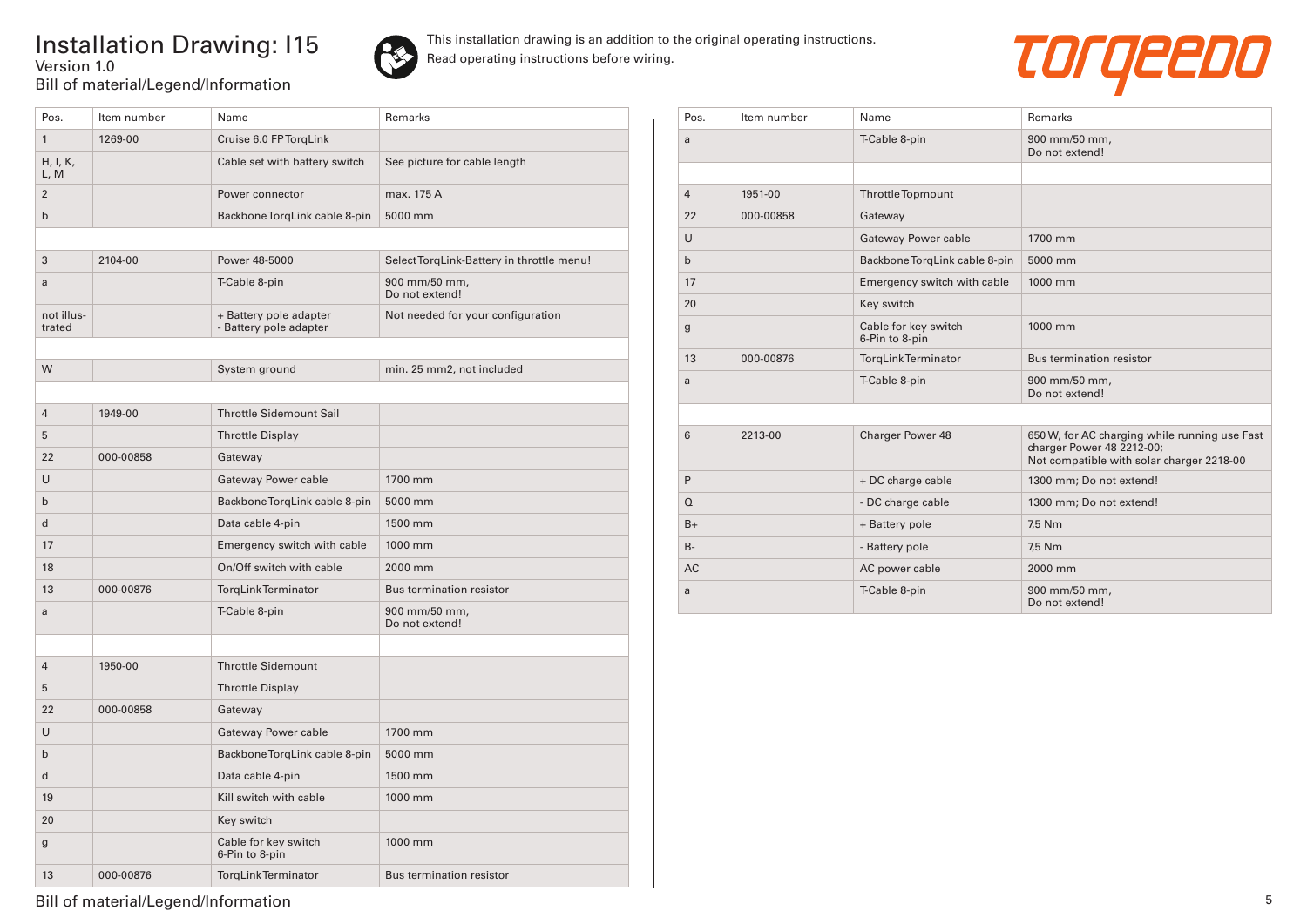## Installation Drawing: I15 Version 1.0



This installation drawing is an addition to the original operating instructions. Read operating instructions before wiring.



Bill of material/Legend/Information

| Pos.               | Item number | Name                                         | <b>Remarks</b>                                                                                                    |  |
|--------------------|-------------|----------------------------------------------|-------------------------------------------------------------------------------------------------------------------|--|
| Optional equipment |             |                                              |                                                                                                                   |  |
|                    |             |                                              |                                                                                                                   |  |
| $\overline{7}$     | 2212-00     | Fast charger Power 48                        | 2900W                                                                                                             |  |
| P                  |             | + DC charge cable                            | 2400 mm; Do not extend!                                                                                           |  |
| $\Omega$           |             | - DC charge cable                            | 2400 mm; Do not extend!                                                                                           |  |
| $B+$               |             | + Battery pole                               | 7,5 Nm                                                                                                            |  |
| $B -$              |             | - Battery pole                               | 7,5 Nm                                                                                                            |  |
| <b>AC</b>          |             | AC power cable                               | 1000 mm                                                                                                           |  |
| a                  |             | T-Cable 8-pin                                | 900 mm/50 mm,<br>Do not extend!                                                                                   |  |
|                    |             |                                              |                                                                                                                   |  |
| 8                  | 2218-00     | Solar charge controller for<br>Power 48-5000 | For TorqLink system only!<br>Only as stand alone charger or in combination<br>with 2212-00 Fast charger Power 48! |  |
| P                  |             | + Charge cable                               | 1500 mm                                                                                                           |  |
| $\Omega$           |             | - Charge cable                               | 1500 mm                                                                                                           |  |
| $\mathsf{R}$       |             | + Input solar cable                          | 150 mm                                                                                                            |  |
| S                  |             | - Input solar cable                          | 150 mm                                                                                                            |  |
| a                  |             | T-Cable 8-pin                                | 900 mm/50 mm,<br>Do not extend!                                                                                   |  |

Connect the cruise motor and terminator to each end of the backbone.

The TorqLink bus system requires a terminator (terminating resistor) at both ends of the backbone in order to function correctly.

One of the terminators is located in the "Terminator Single", "Terminator Twin", "Throttle 1918-00", "Throttle 1976-00" , the other is built into the cruise motor. Therefore, when installing, make sure that the components "Terminator" and "Cruise motor" are each connected to one end of the backbone.

The connection position of the remaining components on the backbone can be freely selected.

Keep the following points in mind when planning:

- An earthing point is required for your Torqeedo system. Take into account the connection and the cables required for this in your planning. The required cable cross-sections can be found in the section Tools, equipment and material.
- First determine and plan the installation positions of all components.
- Measure the required length of the TorqLink backbone.<br>• Measure the lengths of all required stub lines (cable co
- Measure the lengths of all required stub lines (cable connection between component and TorqLink backbone).
- When planning, please note that TorqLink drop cables must not be extended. If necessary, plan the TorqLink backbone so that the components can be connected through the TorqLink drop cable without an extension. If necessary, extend the TorqLink backbone to connect a component that is far away; you can find corresponding extensions in our accessories catalogue.
- Cables must be fixed every 400 mm, plan attachment material. In places where fastening is not possible, a scuff guard must be fitted.
- Openly laid cables (e.g. inflatable boat) must be protected with chafing protection, plan sufficient material.
- When planning, please note not to bundle power cables with data or antenna cables (e.g. radios) for other loads.
- Observe the minimum bending radius of the cables when planning.
- If a second earthed onboard power system is available, ensure that both systems use a common earthing point.
- Live parts must be fitted or installed with protection against accidental contact; the necessary installation space must be taken into account during the planning stage.
- Always connect batteries as the last component to the system to avoid short circuits and voltage peaks.
- Do not extend drop cables, extend backbone if necessary.
- Protect plugs and contacts against contamination before installing them.
- Do not pull at the cables.
- Do not twist cables.
- Do not install cables in permanently wet areas such as bilges.
- Install cables free of chafing and not around sharp edges, if necessary, attach chafing protection.<br>• Maintain bending limits
- Maintain bending limits.
- Install plug connections free of tension and load.

Observe the minimum bending radius when laying all cables:



| Torgeedo data cable  | 8 x diameter                                 |
|----------------------|----------------------------------------------|
| Torgeedo power cable | 8 x diameter                                 |
| Farth cable          | see cable manufacturer's specifica-<br>tions |
| Other power cables   | see cable manufacturer's specifica-<br>tions |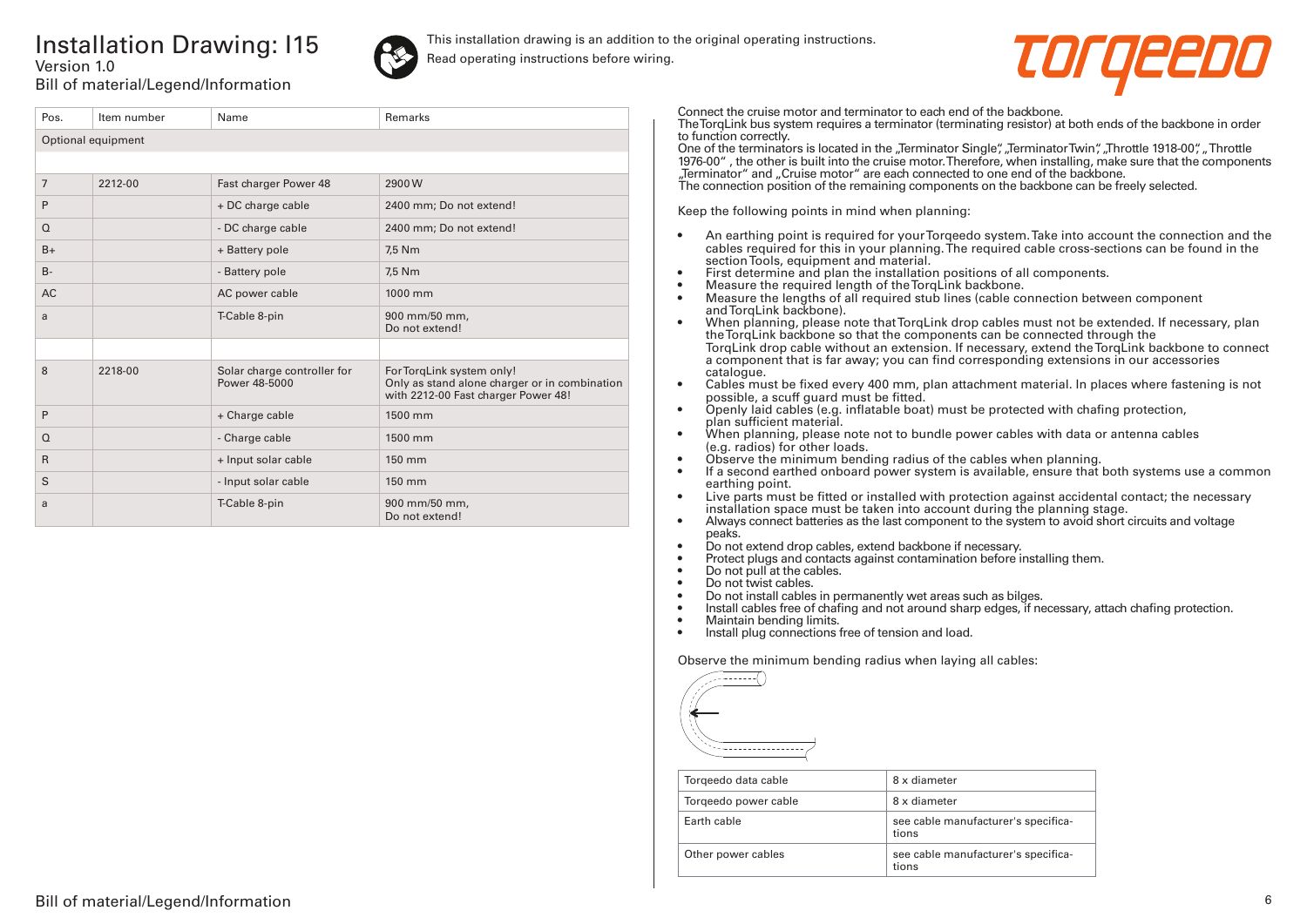Installation Drawing: I15 Version 1.0 Power cable connection



This installation drawing is an addition to the original operating instructions. Read operating instructions before wiring.





Negative power cable **AC AC power cable** AC power cable Negative charging cable